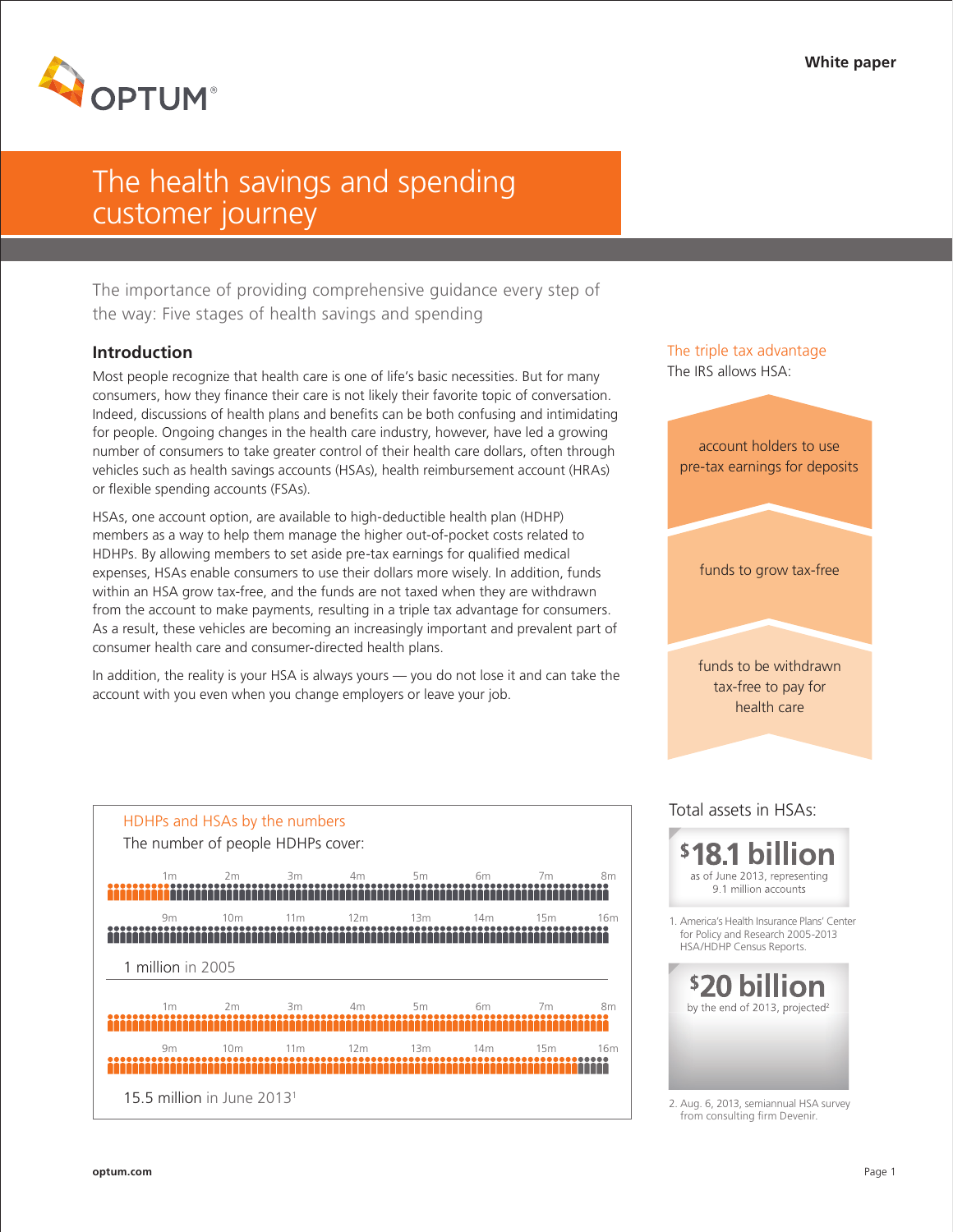## **The health savings and spending customer journey**

To better understand the journey that consumers undertake when they open and use an HSA\*, Optum Bank®, Member FDIC, developed a proprietary model that explains consumer goals, mindsets and activities. The model can be used to deliver relevant messaging to employees based on their profile and what stage they are in. This can drive savings behavior and thus better health care decisions. The five stages of the journey are: Decide, Open, Use, Manage and Optimize. Within each of these stages, consumers face a variety of goals, pain points and activities.

#### 1. Decide

**Goal:** Potential enrollees must first explore the option and ask: Do I have a qualified HDHP (minimum deductible of \$1,250 for an individual, \$2,500 for a family)? If so, should I open an HSA? Why do I need an HSA?

**Mindset/pain points:** During this time, some consumers will feel anticipation and enthusiasm for a tool that can help them better manage their health care finances. Others will be confused or even intimidated by all the information they're receiving. Some will even be skeptical and resistant.

**Activities:** Consumers become aware of HSAs through various channels. They may attend employee benefits meetings, read literature, chat with colleagues or friends, or see an advertisement about HSAs. During this decision-making process, they want to know how an HSA works and how it can help them with their health care needs. They want to understand the benefits and risks, as well as how payments and other processes differ from their existing insurance plans. Decision-makers want to find information that helps them answer preliminary questions, such as:

- What are my contribution options?
- How much will my employer contribute?
- What are the tax implications?
- Will I end up paying more for my health care than last year?
- What is the right decision for me?

#### 2. Open

**Goal:** Consumers want to set up their account and complete the HSA application documents properly, ideally in a single encounter and with minimal thought and effort.

**Mindset/pain points:** At this stage, consumers may feel uncertain and anxious about their new HSAs and the enrollment process. Others may consider the new processes as "just paperwork" and feel little anxiety.

**Activities:** During the enrollment process, account holders will forecast their health care spending for the year and calculate their contribution to the HSA based on their cost and savings plans. They will review account materials and activate their Optum Bank Health Savings Account MasterCard®. The questions at this stage are more operational:

- What do I do the first time I have a doctor visit?
- How do I use my debit card?
- Who do I call with questions?

\*Many of the five stages also apply to other health savings and spending accounts, such as HRAs and FSAs.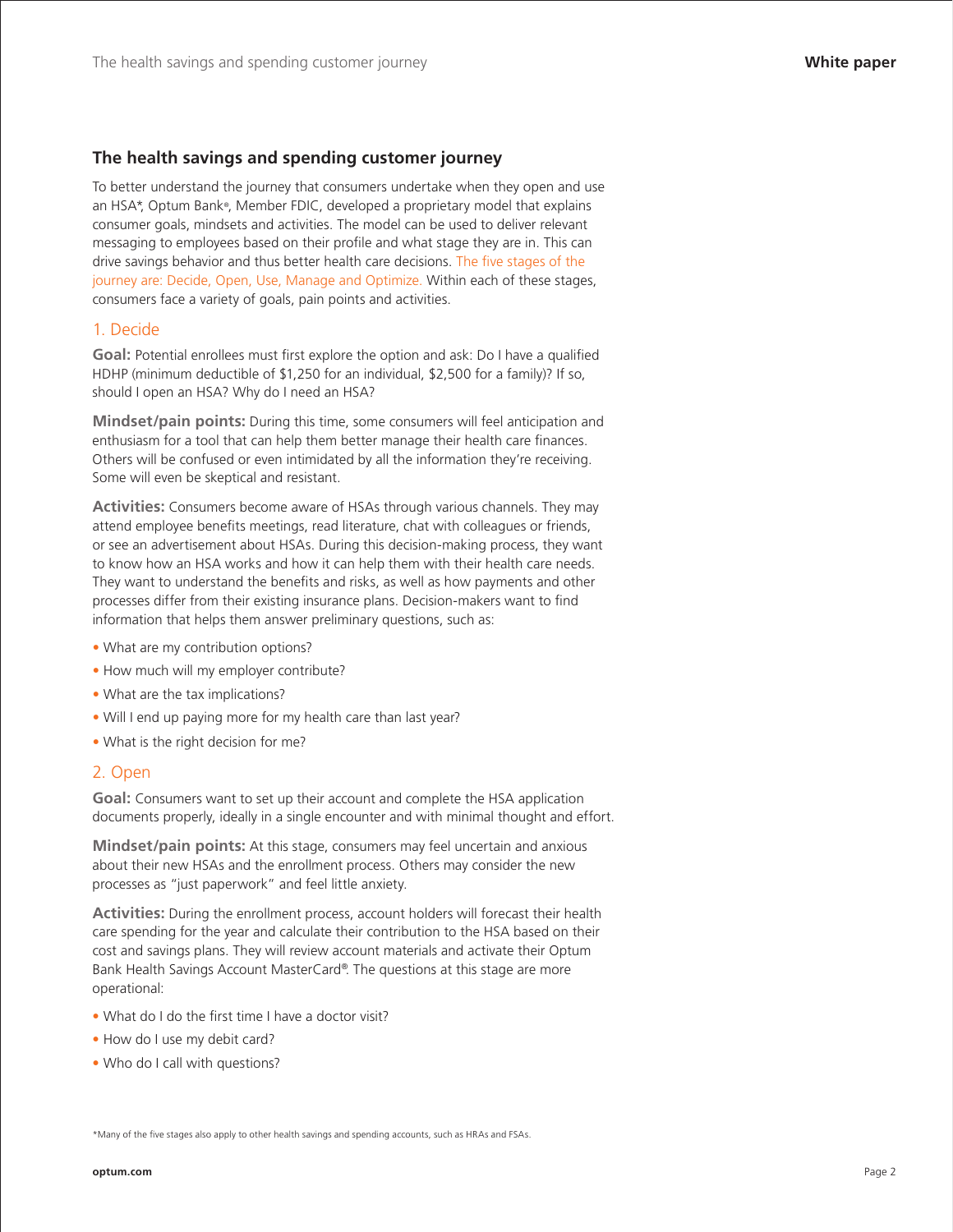#### 3. Use

**Goal:** Account holders want to obtain basic value from their accounts by ensuring HSAs have sufficient funds for upcoming expenses and that payments are properly made.

**Mindset/pain points:** Users may feel confident and in control about setting aside funds on a pre-tax basis, watching it grow tax-free, and taking tax-free funds out of the account. The savings attributed may give them peace of mind. Others may feel overwhelmed or irritated with the amount of decisions they need to make, or even cynical about the HSA and fear that it won't provide the intended benefits.

**Activities:** Account holders will begin saving by making deposits to the accounts, either through their employer or personal contributions, or both, up to the IRS established contribution limits. Or, they'll contribute rollover contributions from other HSA accounts. They will forecast their health care costs for anticipated and unanticipated services. Users will use their HSA funds to pay for health care services, medical products and prescriptions and use the HSA online bill-pay options. They will decide if they want to directly use the HSA funds to make the payments. For example, they might use an HSA debit card or they may wish to use a personal credit/debit card or pay cash for the service, and reimburse themselves from their HSA. Users will ask how to resolve mistakes they may make in using the HSAs:

- What if my forecasted expenses fall short? How do I make up for the gap?
- I paid out-of-pocket, what happens then?
- What retirement savings options do I have?
- Is the medical expense a qualified cost under my HSA?

#### 4. Manage

**Goal:** Account holders want to keep up to date with account responsibilities.

**Mindset/pain points:** Some account holders may feel confident and empowered to take advantage of their HSAs. Others will feel burdened with how to use it properly and fear they are overlooking an important function of the account.

**Activities:** Users will learn the rules of reimbursement for payments made out of pocket — either intentionally or unintentionally. They will understand how to calculate amounts, transfer funds and confirm deposits. Users will perform routine maintenance, such as reviewing monthly statements, reconciling accounts, and tracking cash inflow and outflow. Users may also begin to manage their taxes by transferring pertinent information to tax forms or sharing the information with their accountants. Finally, users will learn how to make changes to accounts, such as with account settings, product types or amount of payroll deduction. The questions they may still have include:

- How much can I reimburse myself, and for how long can I go back in time?
- How does this get reported to the IRS?
- What are some other plan options?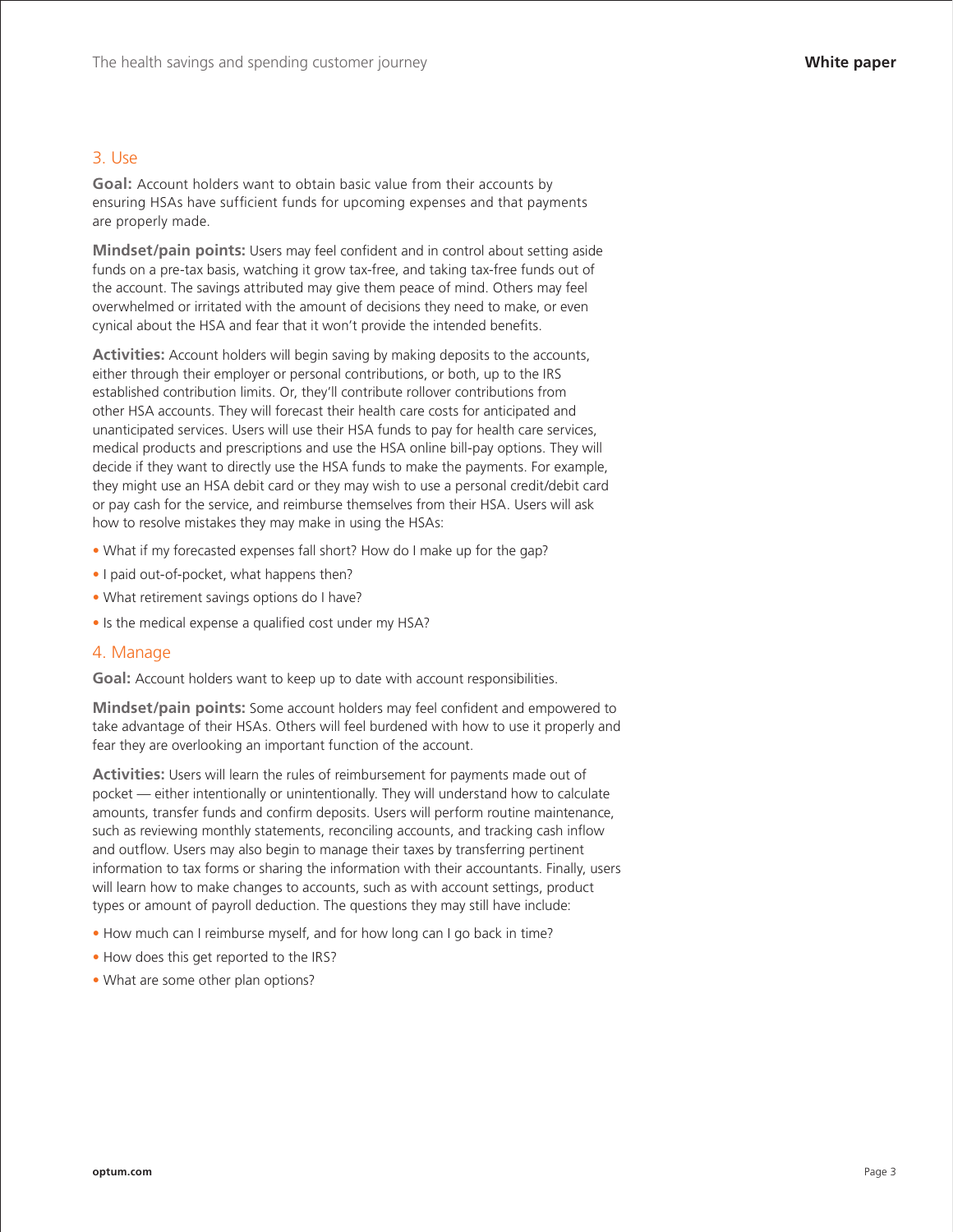## 5. Optimize

**Goal:** Account holders want to get the most value out of their accounts by saving for the longer term.

**Mindset/pain points:** Some users will be confident and proactively invest in mutual funds for the longer term, while others may be intimidated by investing.

**Activities:** Account holders will set up an investment account, decide how much to invest, select the funds and monitor returns. An investor may, for example, roll over a certain amount from an HSA into a mutual fund. They may also transfer funds between their HSA cash and investment accounts and rebalance the portfolio as the market changes. They may become better at forecasting their health care costs and understanding how to integrate their HSAs into their broader financial planning picture. Investors may still have many questions but, ultimately, they want to know:

- How can I use my HSA to improve my long-term financial health?
- How much money will I need in retirement to pay for my health care?
- Can I use HSA money to pay for health care in retirement?

## **Tips for employers**

As your employees move through these stages, consider these tips to help them progress through their journey:

- Understand what stage your employees are at in the journey
- Make sure you provide educational materials on HDHPs and HSAs
- Ensure that benefits managers are knowledgeable about HSAs
- Provide a call center or a representative your employees can call with questions
- Explain and discuss HSAs at employee benefits meetings
- Seek employee feedback on how well they are understanding and using their HSAs
- Understand your population metrics: How many employees have opened an HSA? How many employees have a HDHP but did not open their HSA? What are the average balances of your employees' HSAs? Are they saving enough? Are any of your employees thinking longer term and investing their HSA dollars in mutual funds?

#### **Meeting the challenge**

To develop this journey map and understand who these consumers are and what their journey from "deciding to open an account" to "optimizing their account" entails, Optum® researched its existing account holders and developed profiles of their HSA consumers.

The work included examining hundreds of HSA-related documents and interviewing key stakeholders, such as Optum executives, Optum Bank customer service representatives, and product and sales teams, many who have direct interaction with consumers. Optum wanted to know: What questions do these customers have? How knowledgeable and sophisticated are they about HSAs? How active are they in using their accounts? How can we help employers engage with them better to be prepared?

To discover this, Optum also did ethnographic research on consumer financial and health savings behavior, as well as a weeklong, moderated online discussion board with more than 350 consumer participants ages 25 to 64.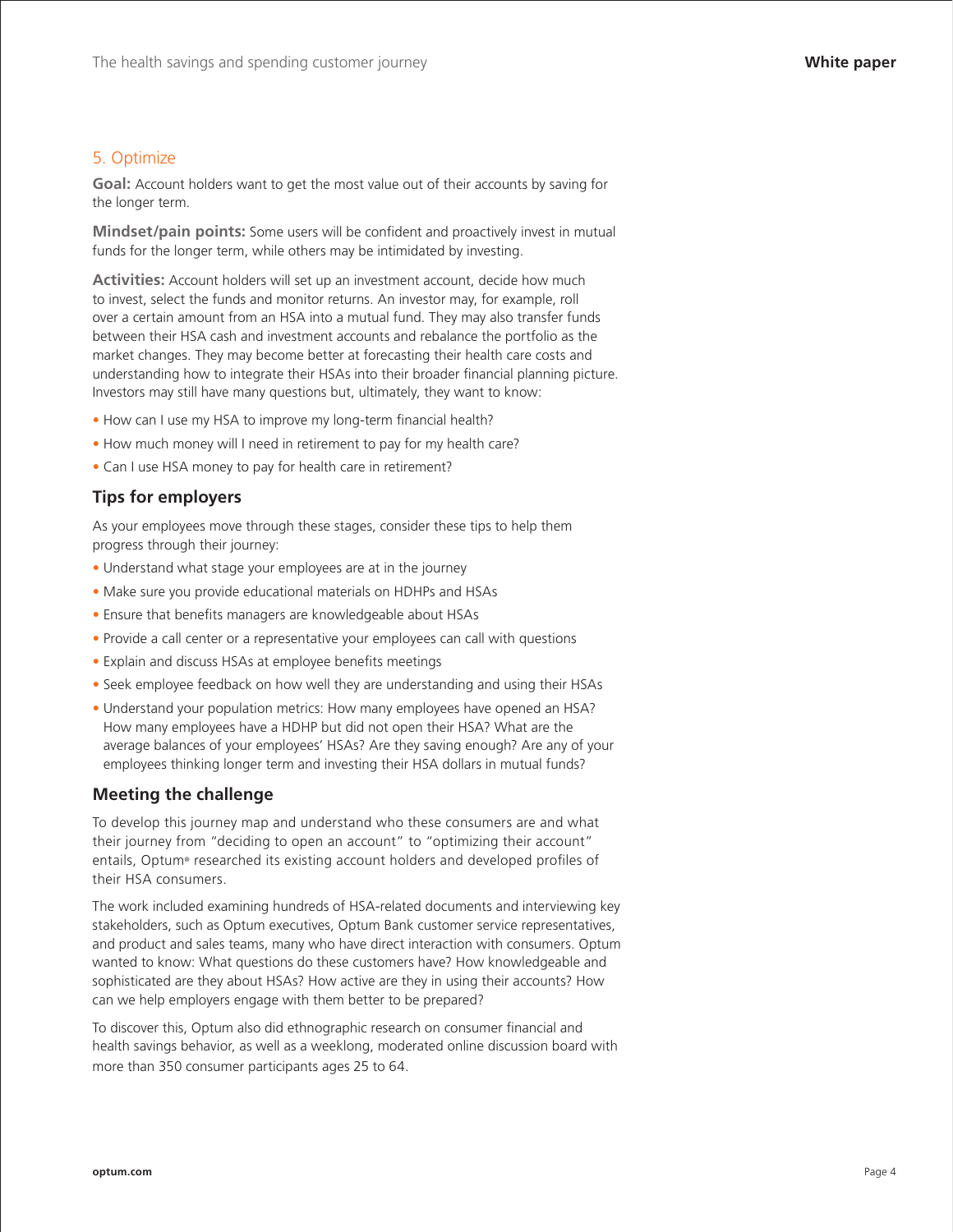Optum then paired this data with HSA usage metrics that investigated: How long does it take for account holders to fund their accounts? How often are HSA funds used for making health care payments? Are they making payments online or using the HSA debit card? How do account holders invest their funds as their account balance grows?

"This research really helped Optum gain greater understanding of the consumer behavior to understand their needs," says Zahoor Elahi, SVP, Optum Financial Services. "Through it, we can help employers determine where their population is at and develop engagement opportunities to help people better prepare for their health care needs."

Overall, Optum found that 85 percent of account holders contribute funds to their HSAs, but much fewer use their account features to their full potential. Consumers use various sources to understand HSAs, and they use multiple methods to fund and manage their accounts. In addition, their understanding of how HSAs can be used for retirement planning also varies. The bottom line: To be proactive and prepared to take on greater responsibility for their health care needs, consumers need education and guidance on each step of the journey.

# **HSA consumer profiles**

Optum HSA consumer profiles can help employers better understand their employee populations, which can lead to better opportunities for engagement and behavior change. The four distinct profiles of HSA account holders are\*:

- Traditionalists: At an average age of 49, traditionalists have the second-highest HSA balance (\$2,056), but they tend to struggle overall with managing their health care costs. They are the core American group who respond well to open and simple dialog about HSAs. Traditionalists represent 22 percent of Optum Bank HSA holders; 1.27 percent have investment accounts with balances at a level that they can invest their HSA dollars in mutual funds. Promoting the use of HSAs as part of their financial planning is critical — especially for health care expenses during their retirement years.
- Active families: The average age of this account holder is 44, and their average HSA balance is \$1,872. This group is mainly interested in achieving a work-life balance. Active families make up 20 percent of Optum Bank HSA holders, and 1.6 percent have investment accounts. Active families will benefit most from help ensuring their HSA can, at a minimum, cover their deductibles and out-of-pocket maximums for the year, as well as assistance with preparing for unexpected expenses.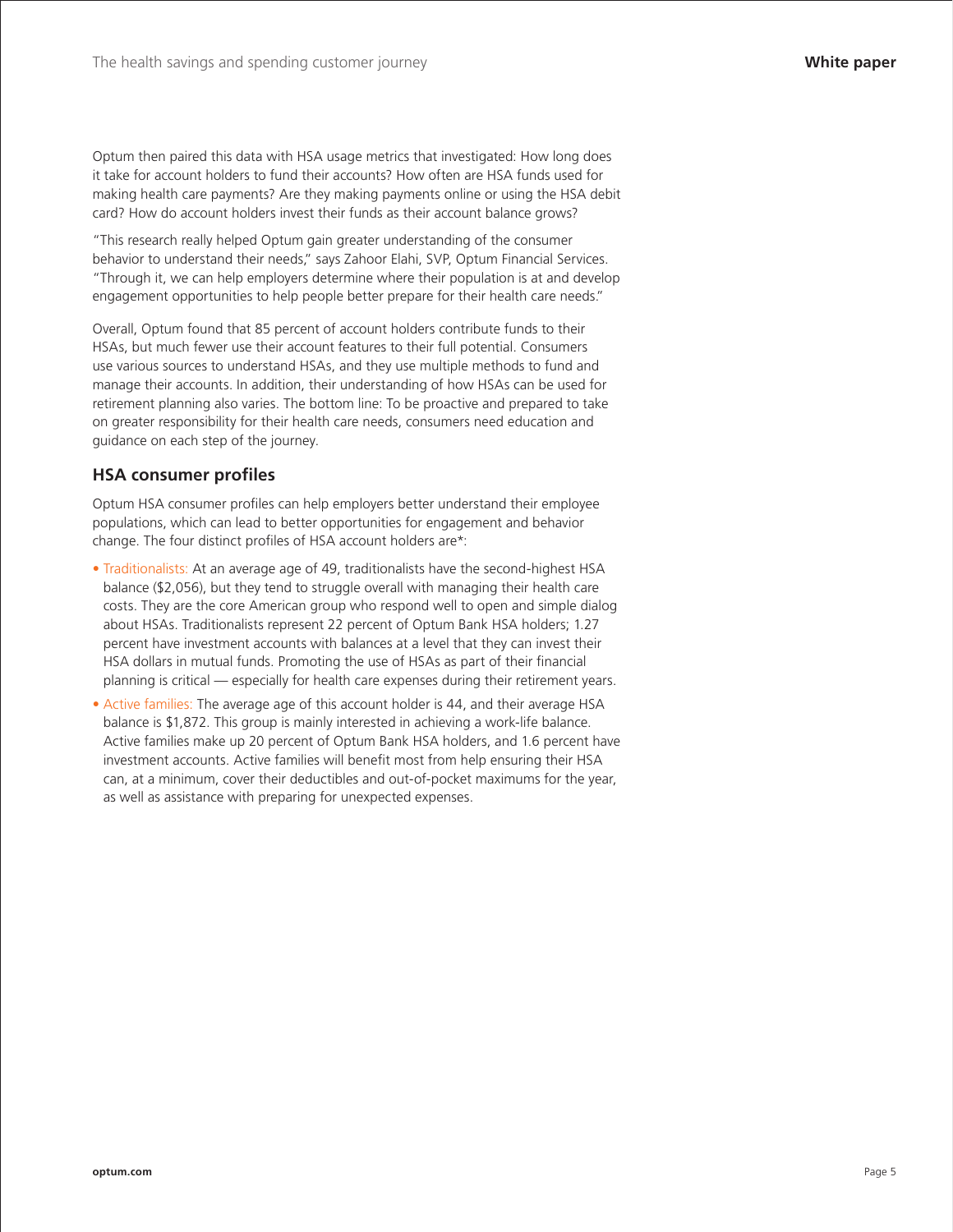- Stretched singles: As the youngest group (average age 37), singles have the lowest average income and net worth and contribute the least amount to their HSA, with an average balance of \$1,165. Singles are, however, the second-largest group of Optum Bank HSA holders, totaling 27 percent. Typically, this group has a low propensity to invest their HSA balances for long-term growth — less than 1 percent have investment accounts. Stretched singles would benefit most from longer-term savings planning.
- Achievers: Not surprisingly, achievers (average age of 48) have the highest average income, net worth and HSA balance (\$2,072). Although they have a moderately high propensity to invest, they may not be contributing all they can to their HSAs. Achievers comprise 30 percent of Optum Bank HSA holders; 2.5 percent have investment accounts. As a catch-up advantage, the IRS allows those 55 and older to contribute an additional pre-tax \$1,000 in their accounts. Understanding this benefit — along with how they can use their HSAs to plan for retirement — could help achievers be more prepared in retirement.

# **Why HSAs?**

As health care costs continue to rise and consumers become more responsible for managing those qualified medical costs, an HSA can help plan members prepare for both expected and unexpected expenses. Consumers appreciate having options, but they need help understanding both the fundamental and substantial roles these vehicles can play in their near and long-term savings goals.

At their basic level, HSAs can help employees plan and pay for their health care. However, HSAs are more than just insurance vehicles that must be adequately managed; savvy users will view HSAs as investment vehicles that can help them in their financial planning for retirement.

The challenge is that, for many people, the journey from opening an HSA to managing and using an account wisely can be a long one with many varied steps along the way. Consumers often require extensive guidance to manage this journey successfully. Getting employees enrolled in an HSA is only the first step. As consumers move through the HSA journey, it's imperative to help answer their questions and understand their options.

"The goal is not just about making consumers aware of health savings accounts, but helping people leverage the value of it," Elahi says. "It's like a lifelong educational requirement to help consumers along this journey of being prepared to pay for their health care and, therefore, making better health care decisions."